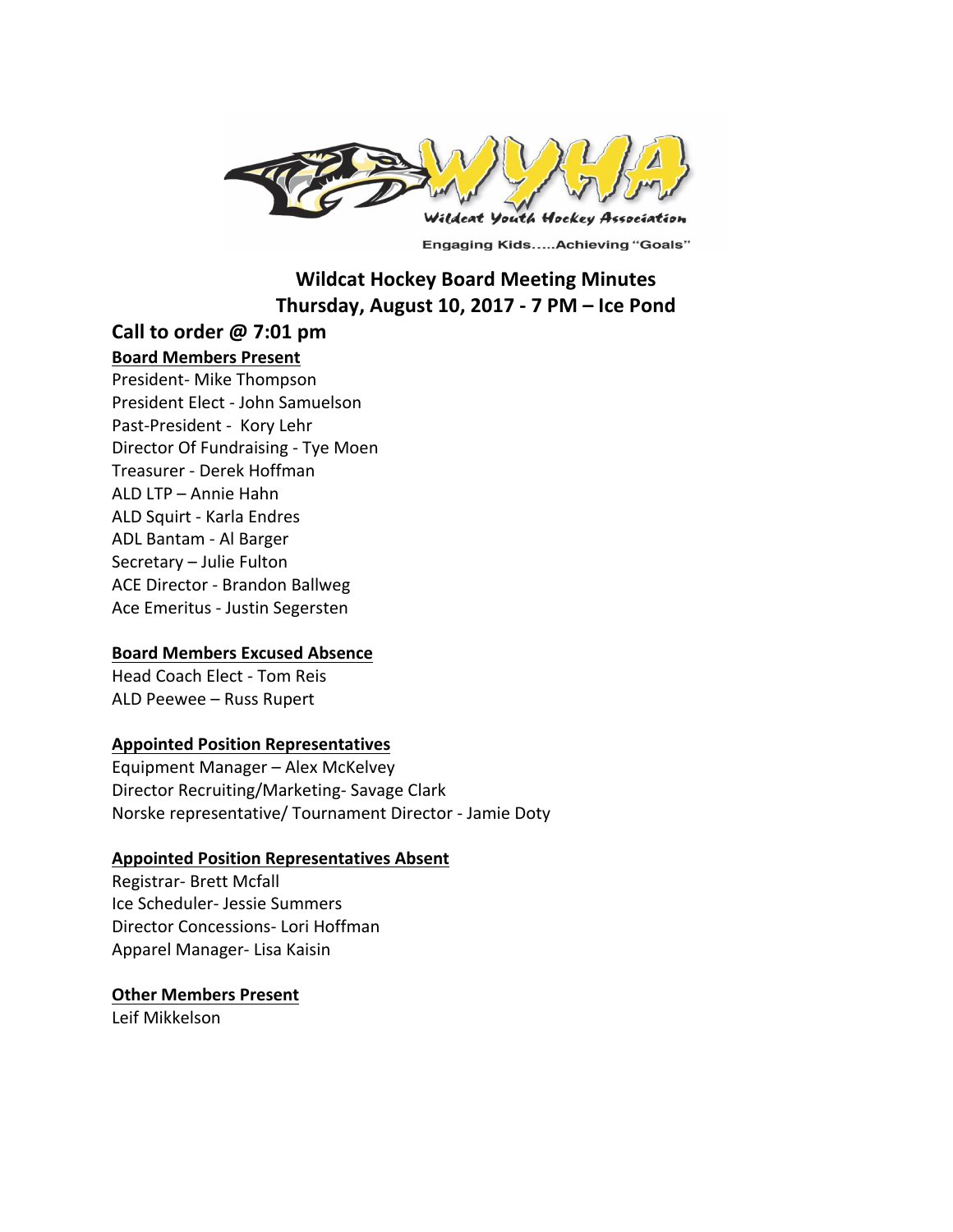### **Member open forum**

- Live Barn to Ice Pond? Leif to follow up
- Leif, Jamie WAHA Meeting recap
	- Coaches need helmets (can lose license)
	- Safesport by Sept 18th to renew with shortened version
	- Coaches need to complete online age module prior to taking ice for any practice/game
	- Coaches need background check prior to taking ice
	- New Concussion vender
	- 4/8/18 skate to eliminate cancer
	- Girls participation in hockey increased by 12%, Olympics will increase further

### **Approval of prior meeting minutes**

Annie H made a motion to approve the July minutes. Derek H second. Motion was approved unanimously. 

### **Additions to the agenda**

none

## **Approval of agenda**

Derek H made a motion to approve the July agenda. Karla Endres second. Motion was approved unanimously.

### **Treasurer:**

- \$500 to Roe Family Fund
- \$850 to Tom Reis reimburse for Sun Prairie Tournament (JF made motion to approve, Karla E 2nd, motion to approve payment unanimous)
- John S can we get a Debit Card for Wildcat Hockey?
- Need concession check for 2016-2017

### **Board Reports:**

**President:**

- Philosophy
	- Board member need to come to meetings
	- Be respectful of time
- Player Transfer, Cole Rite (from B.D), maybe another (Deforest coach's son?)
- Roe family fees and volunteer hours waved for season 2017-2018
- Dryland Facility - Skill and athletic development
	- \$1000/ mo rent/heat/utilities
	- \$10,000-\$12,000 start up fee

## LTS/LTP/ U6 ALD:

● Mite ALD, Larry Moore resigned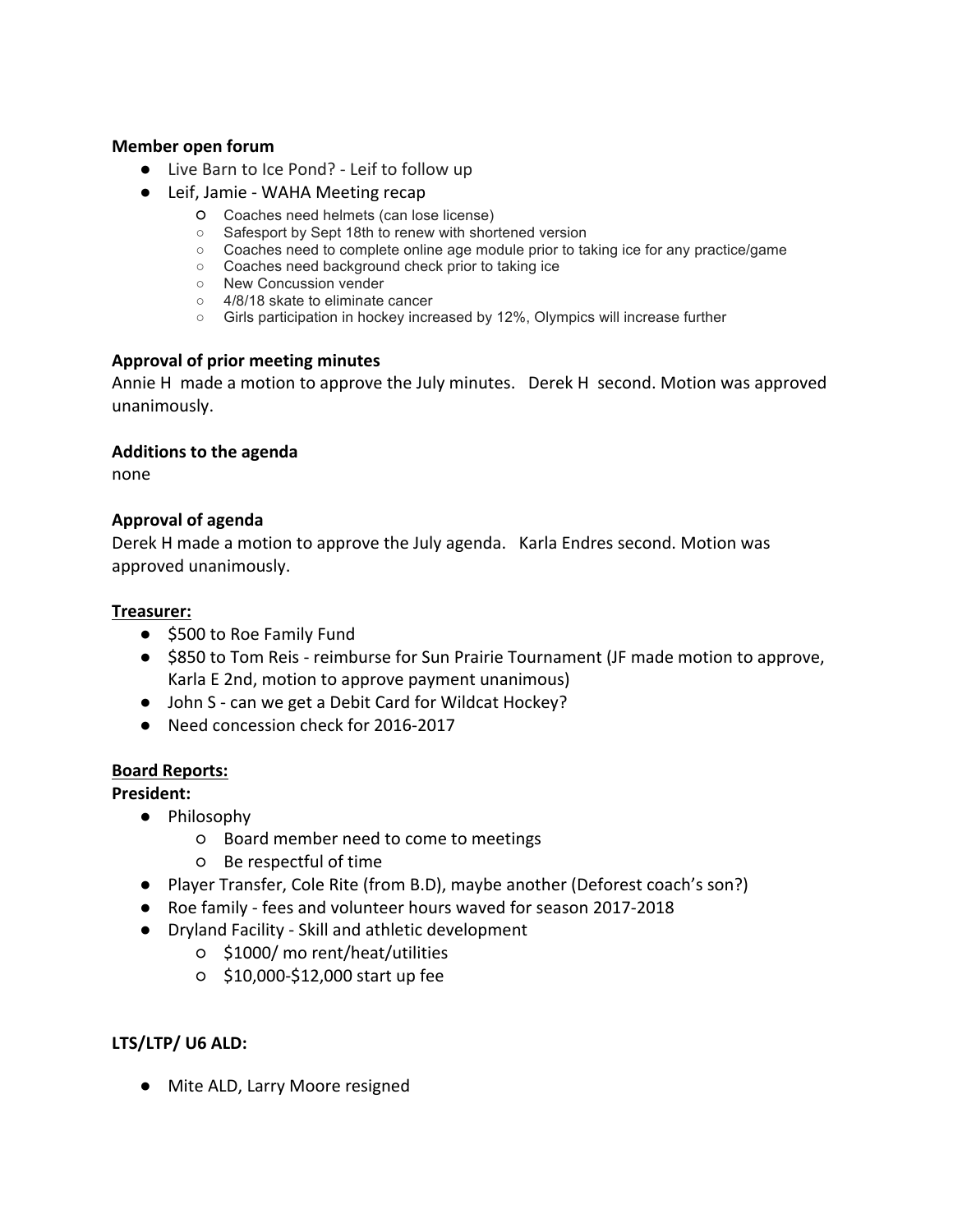- potential switch of Annie Hahn to U8 Mite ALD and Matt Salzberry to U6
- Region 4 Mite meeting in Verona 9/7/17 Annie H to attend

## **Mite ALD:**

no report, Larry Moore resigned

**Squirt ALD:** nothing to report

**Peewee ALD: Absent** 

**Bantam ALD:** nothing to report

## **Equipment Manager:**

● Purchased storage cage for rink from Gander Mtn \$300

## **Fundraising:**

- Golf outing Heidi Schlappi
- Bucky Book 400 ordered
- Photos Jenny Ripley will be contacted (Julie F to follow up)

Equipment Swap? Brat/ Burger for pre-tryout dates - Jamie to follow up - not present at meeting

### **Apparel:**

- Previous Apparel Manager Brett McFall ordered U6 jerseys
- Lisa Kaisin to set up Jersey try on days

### **Registrar:**

● Need list of those not signed up so ALDs can follow up with those families

### **Secretary:**

● Parent Handbook will be complete once new Try-Out details added

●

**Ice scheduler: Absent**

### **Marketing Director:**

- Try Hockey for Free  $11/4/17$ ,  $3/3/18$
- Need new parade banner

## Ace Director / Head Coach Elect:

- Try Out details see appendix A of parent handbook
- Head Coach Bantam \$2500
- Parent Coach Bantam \$1250